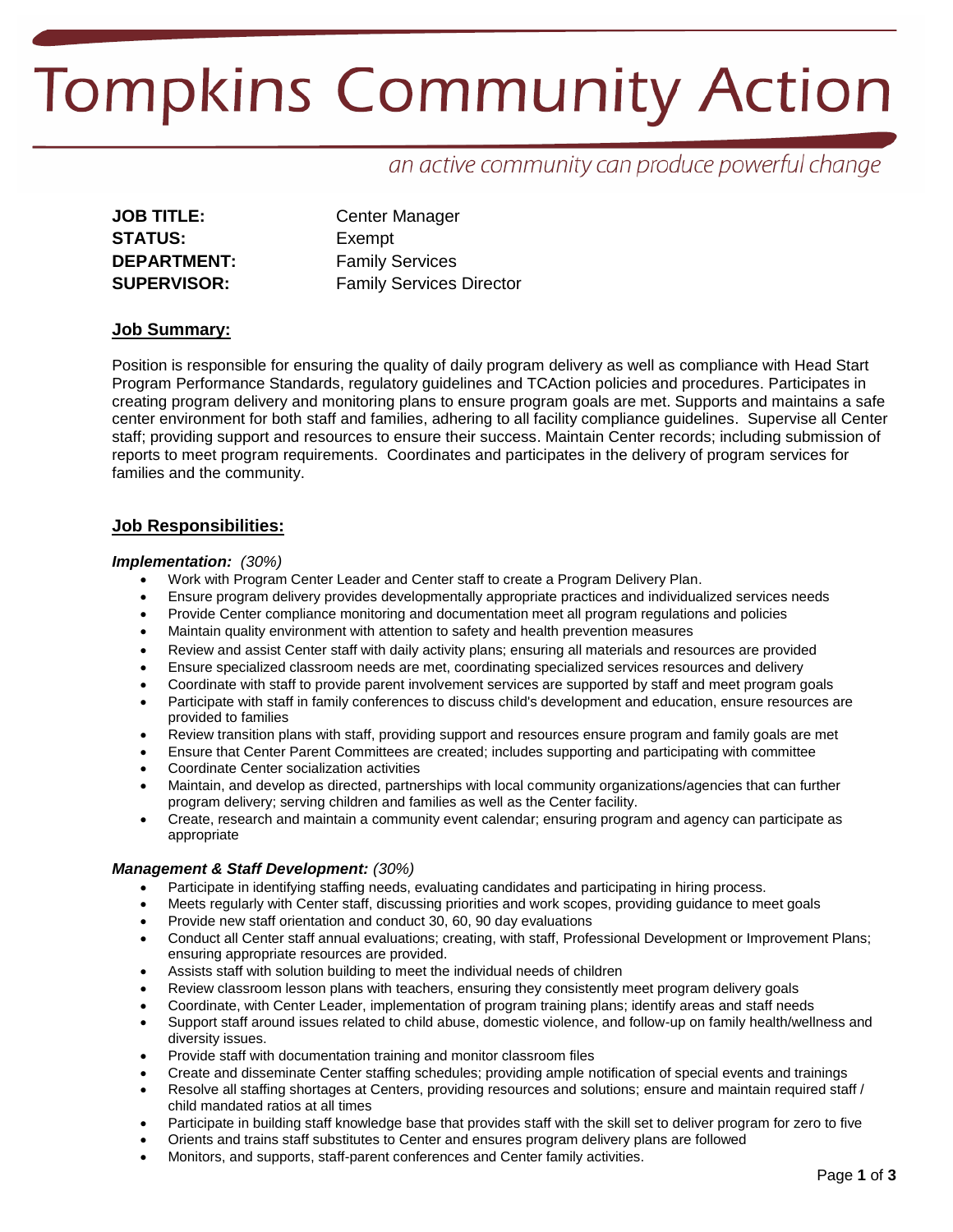# *Monitoring & Reporting: (15%)*

- Monitor Center compliance with Head Start Program Performance Standards, New York State Office of Children and Family Services Regulations, and Tompkins Community Action policies and procedures
- Document and report on program delivery services; identify program successes and improvement needs. Includes reviewing and assuring quality of classroom activities, family meetings and reviewing children's files and program delivery records.
- Maintains documentation of center based program delivery and services; including monitoring attendance reports
- Monitor and ensure documentation of center based program delivery and services; including attendance reports, CACFP reports and all program reporting are maintained, accurate, and completed in a timely manner
- Monitor and document special services delivery, ensure Center and children's needs and program goals are met.
- Document and report Center In-kind donations
- Monitor, approve and submit Center staff timesheets, travel requests and reimbursements

#### *Operations: (20%)*

- Coordinate with Fiscal/Facility Leader to ensure center meets licensing requirements; reporting deficiencies in a timely manner.
- Coordinates the NYS OCFS licensing and re-licensing process for each center.
- Ensure corrections of violations from NYS OCFS inspections are addressed in a timely manner
- Monitor center to ensure appropriate postings and outreach materials are meet program requirements and are available
- Monitor Child and Adult Care Food Program (CACFP) daily operations.
- Monitor and maintain Center supply inventory.
- Monitor and ensure maintenance of Center equipment
- Responsible for Center fiscal over site; includes managing petty cash, parent reimbursement, creating and approving purchase requisitions. Submit monthly fiscal reports to Center Program Leader.

#### *Other: (5%)*

- Prepare and submit all required reports and requested information in a timely manner
- Participate and attend all trainings and meetings, as directed.
- Participate in meetings and community events; may include nights and week-ends
- Attend trainings, and identify professional development opportunities as facilitate trainings as requested
- Other duties as requested.

## **Required Knowledge, Skills, and Abilities:**

- Promote Agency Mission and adhere to policies, procedures and guidelines as defined by TCAction and all program funders; must understand, comply with, and implement Head Start Program Performance Standards and NYS Office of Children and Family Services Child Care Regulations.
- Ability to work with diverse groups and individuals
- Excellent communication skills; written and verbal
- Excellent interpretation and problem solving skills; including work prioritization
- Ability to read and extrapolate performance standards, regulations and procedures
- Excellent planning and organizational skills, attention to detail
- Utilization of Information Technology to enhance system and program delivery

## **On-going Clearance:**

- Satisfactory clearance: NYS Division of Criminal Justice Services and NYS Central Register of Child Abuse and Maltreatment
- Bi-Annual satisfactory physical including TB test (Mantoux or Chest X-ray)
- Maintain knowledge of, and act as, mandated reporter
- Frequent sitting, working at computer keyboard and desk, regular standing to file, train and perform other office functions
- Physically able to bend, stoop, kneel, climb, run short distances, stand for long periods and lift up to 50 lbs.
- Meet TCAction criteria for satisfactory driver's license in order to access agency owned vehicles and access to personal transportation for work related activities.